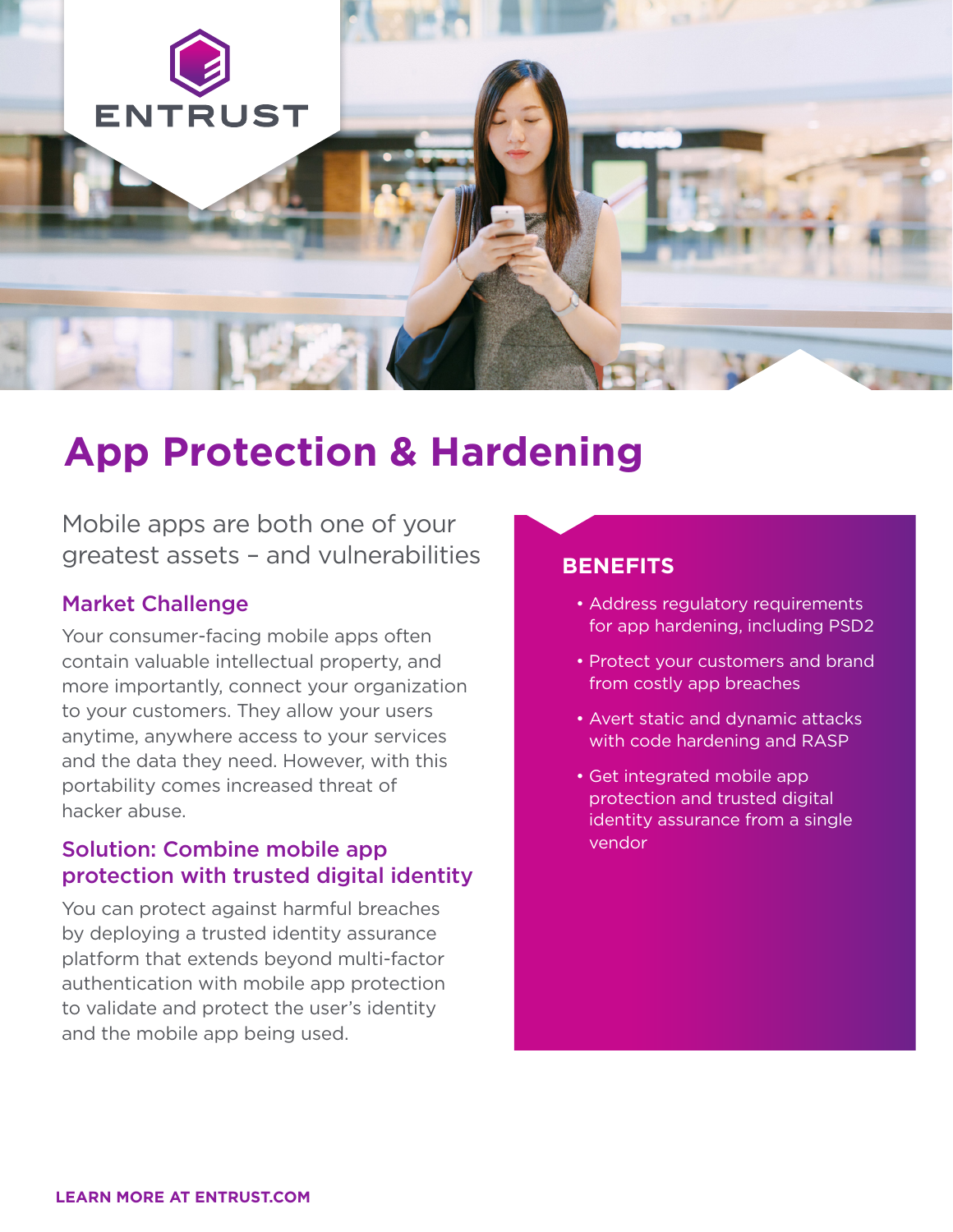## **Trusted Digital Identity Assurance with Mobile App Protection**

## Trusted identity assurance platform at a glance

Identity assurance extends beyond a single authentication endpoint. It brings in elements that include establishing trust before a credential is issued and then maintaining trust after authentication occurs. The net result is stronger security, an improved user experience, and the ability to extend new digital services.

These three elements provide a comprehensive approach to digital trust across all of your initiatives:

> **Establish trust -** Verify the integrity of the user and their device before digitally onboarding with solutions like identity proofing and device reputation.

**Transact -** Secure access to everything and everyone with a flexible solution that allows you to easily provision a wide range of authenticators across your entire user population.

Maintain trust - Continuously authenticate identities with adaptive authentication that's transparent to your users.

## Protecting against vulnerabilities

#### Once published, your app leaves your control.

Even if your app is posted on preferred app stores, it's vulnerable to being hacked because it's circulated outside your secure network perimeter.

#### Hackers download your app and look for vulnerabilities to exploit.

Attackers look for vulnerabilities and can inflict a whole variety of abuse, including:



Dynamic Attacks Hackers gather knowledge of app behavior and modify the runtime using emulators and debuggers.



Offline Attacks Hackers look at your code flow to find vulnerabilities and to steal valuable data and IP by reverse engineering your apps.



App Cloning Hackers try to clone your app, insert malware and credential harvesting code, and republish fraudulent app versions.

**LEARN MORE AT ENTRUST.COM**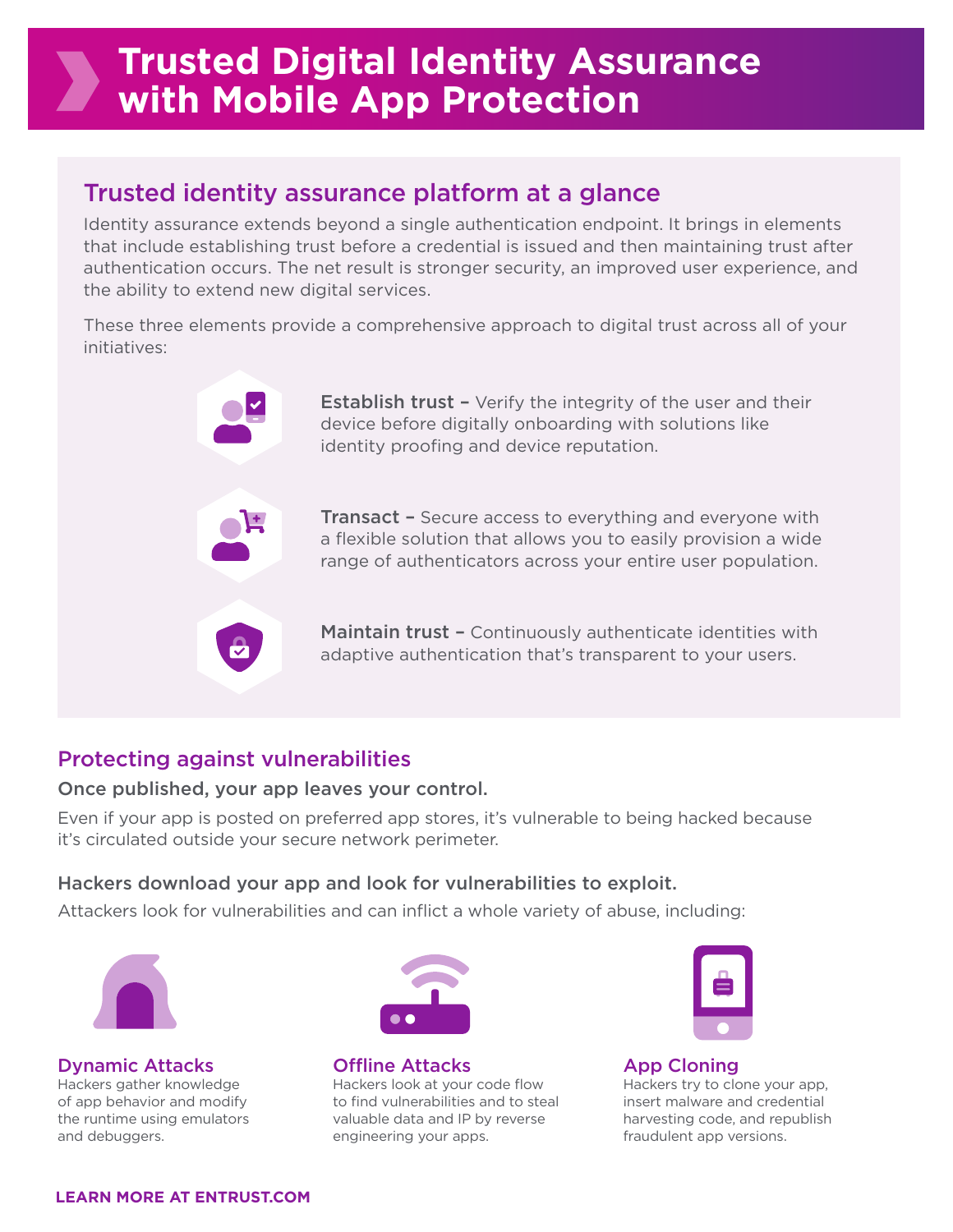## **Trusted Digital Identity Assurance with Mobile App Protection**

#### Breaches can be incredibly damaging - costs add up fast.

Unprotected apps are vulnerable to harmful breaches, which can lead to fines and penalties, stolen IP, reputation damage, lost revenue, and incident handling costs.

#### Regulators are starting to incentivize those who protect their apps.

Industries and agencies are recognizing the threats that mobile apps introduce into platforms such as banking and healthcare. Regulations are emerging to incentivize organizations to go the extra mile to protect their apps. PSD2, for example, requires organizations take steps to protect their customers, including their mobile apps.

### Entrust mobile app protection

Our integrated protection consists of two complementary defense mechanisms:



Code hardening (encryption and obfuscation) protects your applications from static analysis. It makes source code unreadable to hackers that manage to decompile or disassemble them, preventing hackers from gaining insight into the structure of your applications, extracting or altering the code, or exploiting vulnerabilities.



Runtime application self-protection (RASP) detects and prevents dynamic analysis and real-time attacks. It enables your applications to monitor their own integrity and the integrity of the device on which they are running and to react to potential threats. RASP also allows them to exchange information with a server in a secure manner.